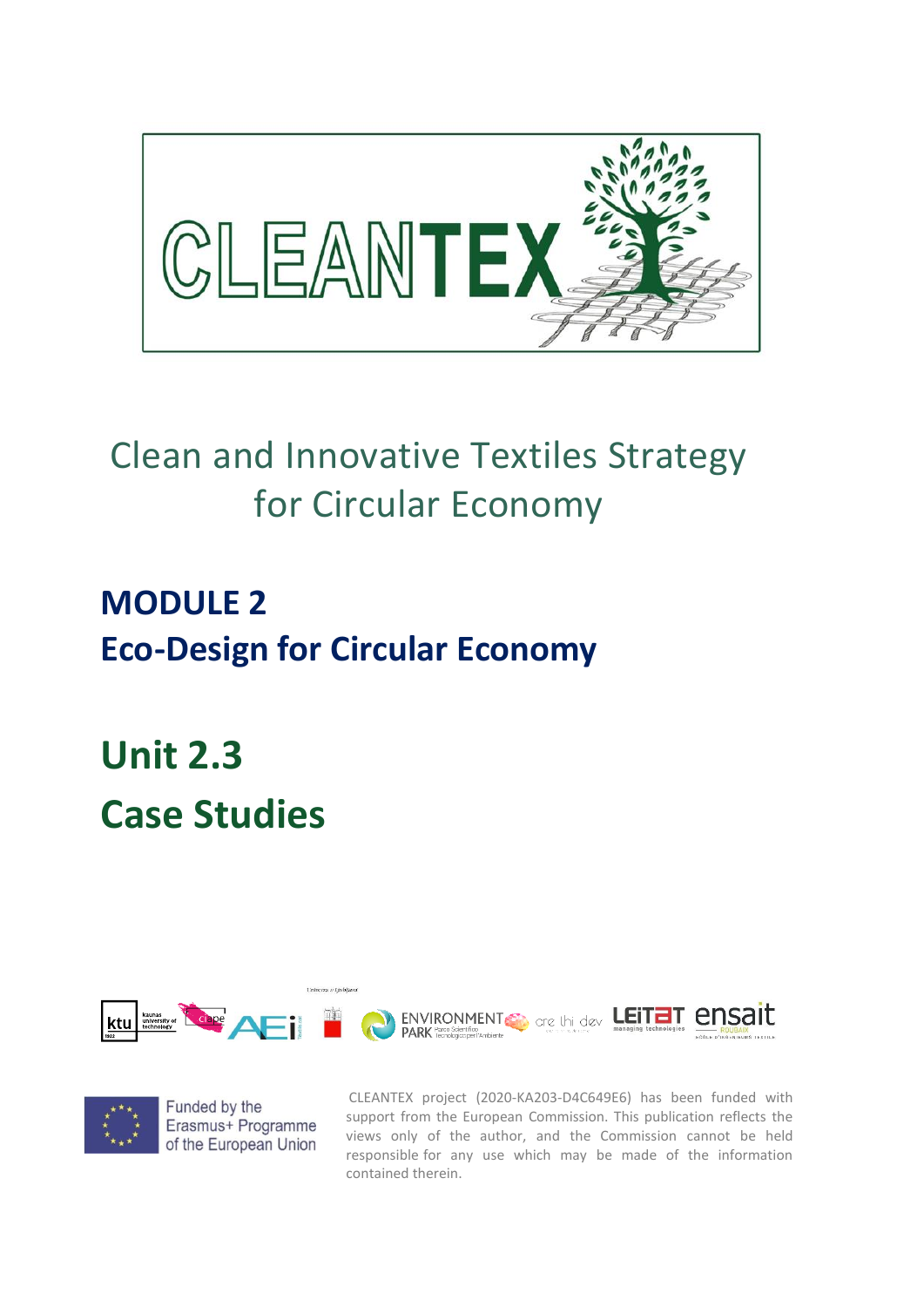## 2.3.1. Introduction

The present unit shows **successful real industrial cases** focused on Eco-design, and analyses the **methodologies** and **tools** used to develop it.

Those real cases are replicable, which means that its methodology can be used in similar cases. A deep knowledge of each example will allow us to adapt it to the context, in future occasions, to obtain equally satisfactory results.

The explained cases are divided into three groups:

- Product cases
- Process cases
- Service cases

### 2.3.2. Product cases

#### 2.3.2.1. Example 1: hackathons

DESTEX project uses hackathons to achieve its objectives.

In order to foster innovation within the emerging sector of Advanced Textile Materials, higher education programs need to uptake and reinforce creativity and design aspects into textile engineering programs. In this context, DESTEX project develops **innovative training tools** targeted to higher education students.

PROBLEM EXPOSED: An invited company in the advanced textiles sector exposes a real problem related to sustainability (e.g. the production of textile scraps from the manufacturing process that nowadays go to landfill). They look for a sustainable solution, involving circular economy, etc.

METHODOLOGY: in this case, hackathons are proven to be a good tool. A hackathon, originally, is defined as an event in which a large number of people meet to engage in collaborative computer programming. Nowadays are used as a tool to boost general innovation, and defined as a participatory innovation method, aiming also to create an environment where it is possible not only to innovate with hard work but also to meet new persons, discover new things, have fun in the "geek style".

RESULTS: Each group of students develop a solution. The company evaluates the proposals according to a pre-stablished criterion.

LEARNINGS:

- The company has more than one solution to choose.
- Ideas out of the box.
- In person or online.

#### 2.3.2.2. Example 2: workshops

Ecodistex project uses workshops to achieve its objectives.

Ecodistex project aims to **provide eco-design knowledge** to the textile industry so that they can incorporate environmental criteria in the manufacture of their products.

It supports companies applying environmental criteria to products by:

 $\blacktriangleright$  Identifying their needs and requirements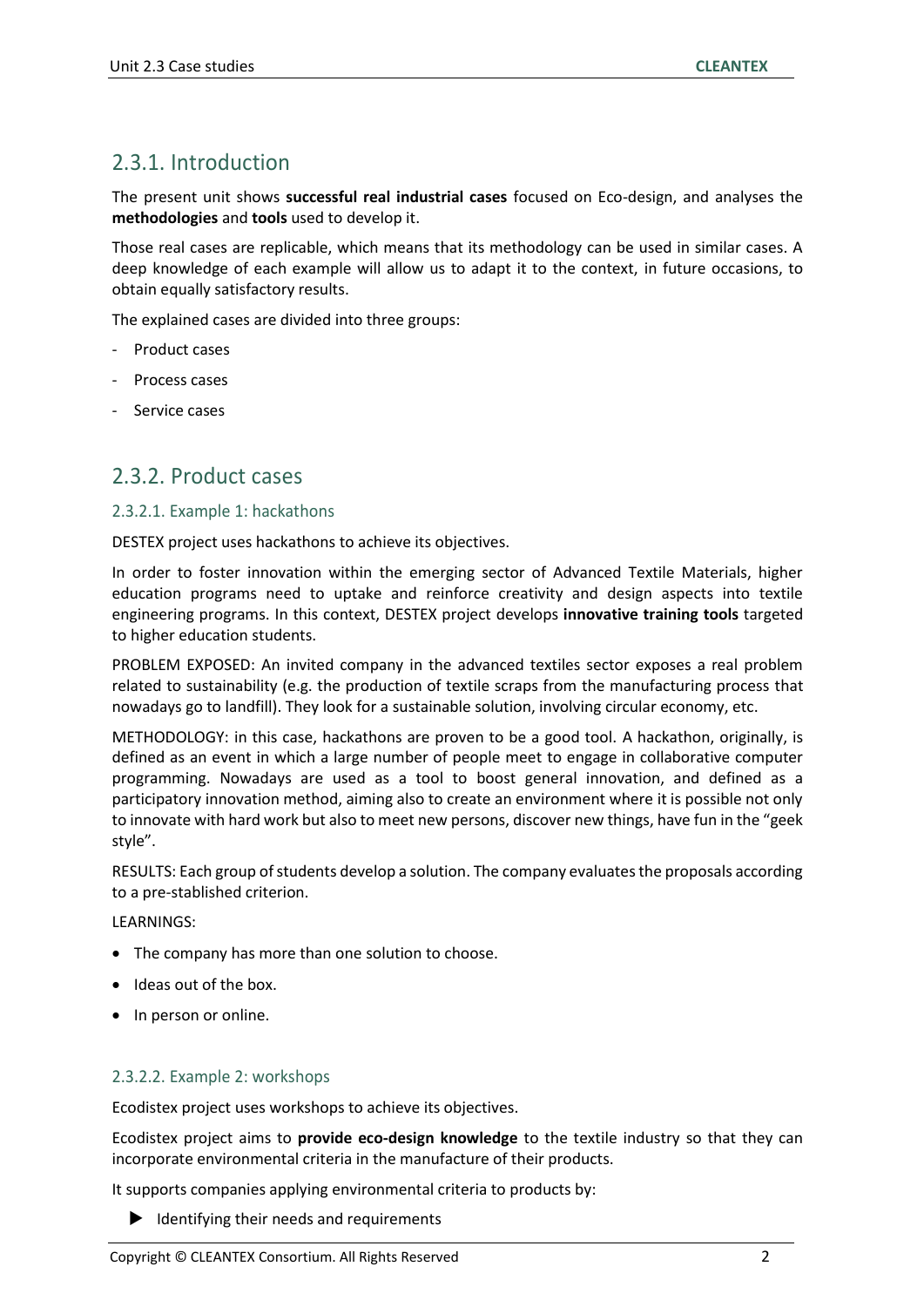- Organizing an **eco-design workshop**
- Eco-designing three textile products

PROBLEM EXPOSED: Companies that participate in the project are concerned about the end of life of their products and they want to improve this characteristic thorough eco-design.

METHODOLOGY: Once the needs of the companies are targeted, a **workshop** for all the participant companies is held. This allows:

- $\blacktriangleright$  the creation of training tools.
- $\blacktriangleright$  to give individual support for companies who require it.

RESULTS: The companies clearly know the eco-design concept and have examples of practical cases. They can identify possible improvements in their own production process.

LEARNINGS:

- $\blacktriangleright$  Eco-design applicable to the whole value chain.
- $\blacktriangleright$  Personalized support focused on the specific problem of each company.
- Shared information between companies in the workshop. Everyone learns from everyone.

## 2.3.3. Process cases

#### 2.3.3.1. Example 1: practical analysis

LIFE-FLAREX and MIDWOR-LIFE studies how to mitigate the environmental, health and safety impacts caused by current flame retardants and DWORs (Durable Water and Oil Repellents), respectively, and their alternatives, by **analyzing their environmental impact and technical performance** in order to assess manufacturers on the best available technologies to provide flame retardant and liquid repellency on textiles.

PROBLEM EXPOSED: There is a huge variety of chemical products used in textile finishings. Some of them, like the ones used for flame retardancy and water/oil repellence, are highly efficient but harmful for the environment. Companies **need to know alternatives** that give the same technical results but are environmentally friendly.

METHODOLOGY: The methodology used in this case is a bit more complex because empirical data is needed. The steps that were followed are:

- 1. First of all, the partners of the project identified and selected the different textile materials and finishing technologies and products to be employed for the following actions. A survey directed to textile companies was sent to identify current use of FR products (composition and quantity) and experiences with other technologies.
- 2. In the following action, partners did a pre-screening of the technical performance and environmental impact of the selected products and their alternatives. The pre-screening took place using available information from the products, databases or provided by manufacturers but also bibliography, databases and by collecting the information provided by the cluster's members.
- 3. Then, once real cases and bibliographic information are gathered, the demonstration starts. Trials at pre-industrial and at industrial scale were performed. The harmful products and their non-toxic alternatives selected and studied in the preparatory actions were employed to perform these activities. Also, standards to be tested on the treated fabrics are selected.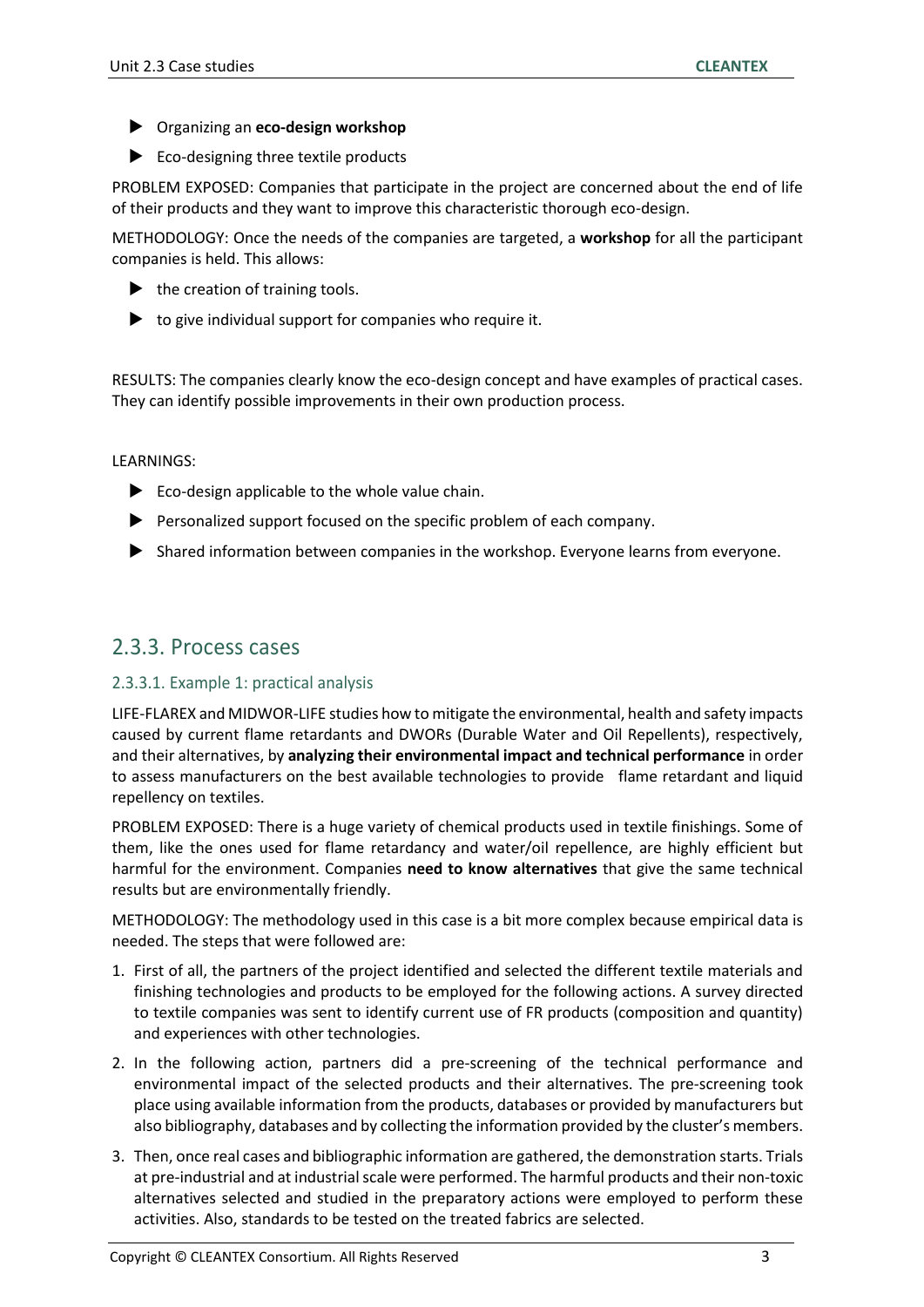- 4. The next phase consists of the study of the risk assessment and environmental impact of the chemical products currently used and their alternatives. In this step, other tests can be done, if necessary.
- 5. In order to disseminate the outcomes of the project, workshops are done with the stakeholders.
- 6. Also, the project can set policy recommendations in order to promote the widespread implementation of alternative chemical products.

RESULTS: Companies obtain technical and environmental information, adapted to their processes, on possible substitutes for flame retardant / liquid repellency chemicals they currently use.

LEARNINGS:

- $\blacktriangleright$  The project is managed through a cluster, which gains visibility.
- $\blacktriangleright$  Critical mass resolves the problem.
- **D** Low risking for the companies, as the tests are done by the project.

#### 2.3.3.2. Example 2: intercluster collaboration

The key goal of the PACTEX project, promoted by the Packaging Cluster and AEI Textiles, is to establish synergies between companies associated with both clusters and encourage effective use among them of material resources, through the waste reduction at source industrial.

The project detects which resources end up becoming a residue prematurely, and which ones have the potential to be employed as raw materials again, re-entering the value chain.

PROBLEM EXPOSED: Industries generate waste material during their production process, which could be reintroduced into the value chain by companies in other sectors if there was an exchange of information.

METHODOLOGY: The **two participating clusters** promote the meeting of their companies with the aim of finding synergies between them. An industrial synergy is obtained by the conventional processes. This new methodology avoids the negative impacts that previously existed.

RESULTS: Some results are obtained thanks to the collaboration. E.g. NG Plastics obtains recycled PP chips coming from Liasa PP cords manufacturing process. This product saves energy,  $CO<sub>2</sub>$  emissions and residues. Also, from both sectors point of view, this means a saving in the waste management and also in the purchase of raw material.

LEARNINGS:

- $\blacktriangleright$  Intersectorial and intercluster collaboration.
- The establishment of synergies between the two industries has proven to be a key point in waste prevention of both sectors.
- New products can be designed thanks to this new approach and in the circular economy context.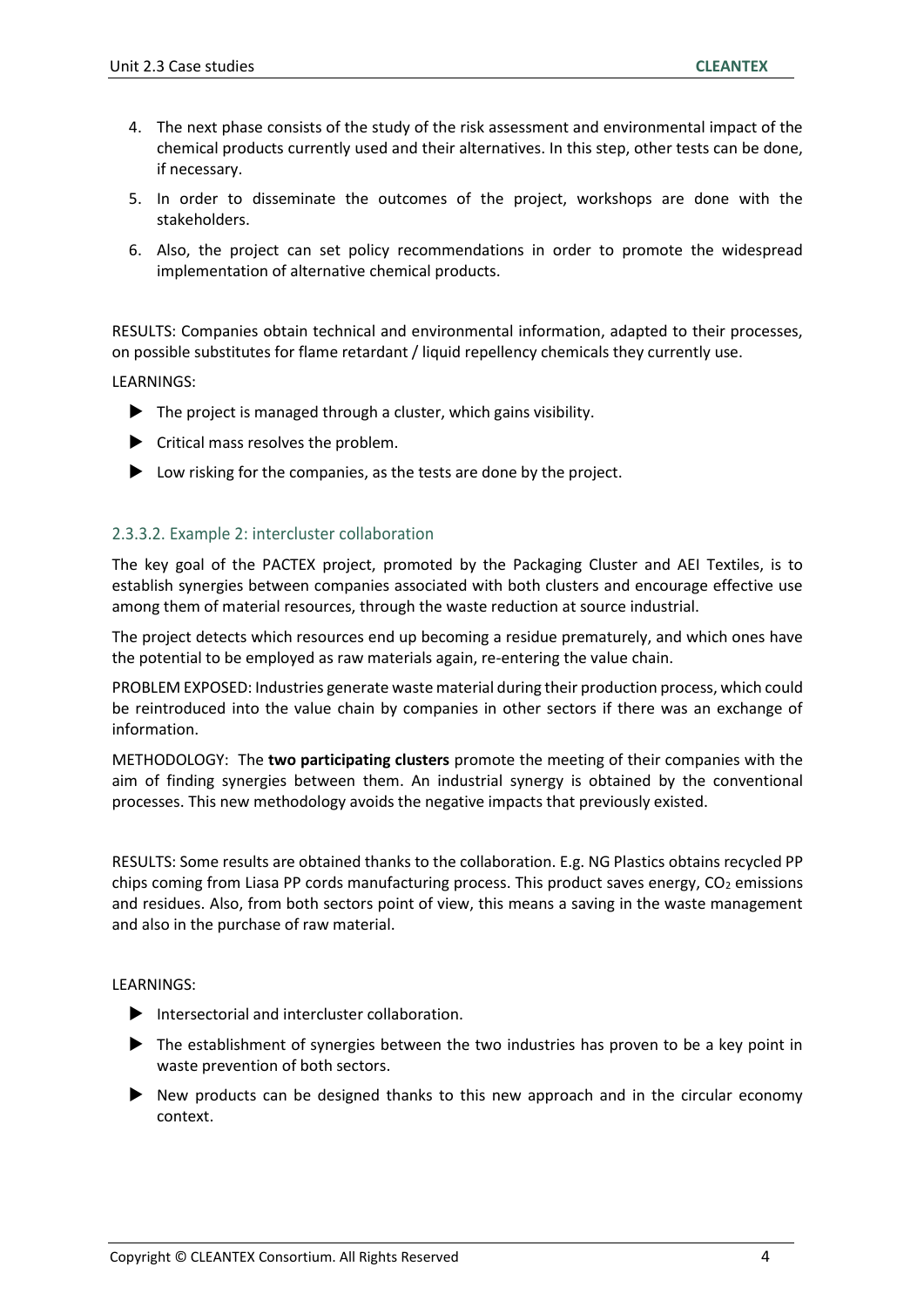## 2.3.4. Service cases

#### 2.3.4.1. Example 1

Arpe is a microfiber products manufacturer that teams up with DIR gym to change their towels. Arpe promotes a sustainable and circular economy business model for towels with multiple lifes using a take-back system. This approach makes possible to improve the sustainability of the whole life cycle of product.

#### PROBLEM EXPOSED:

DIR gym grants towels to its users. This service is not environmentally friendly, and Arpe, the towels manufacturer, redesigns it.

#### METHODOLOGY:

- **Analise the whole life cycle** of a gym towel and its impacts.
- **Design a solution** according to the observations.
- **Manufacture** the towels and organise the other parts.
- Life cycle **analysis**, comparing the solution to the previous product.

#### RESULTS:

The new product offers better environmental characteristics compared to the old one during all the life cycle, such as its quick drying (and consequent energy saving) and less volume (which is better for logistics).

#### LEARNINGS:

- Cooperation between two parts can help to design products better adapted to the needs (of the users, the planet…).
- $\blacktriangleright$  Minimized impact in the whole life cycle of the studied product.
- $\blacktriangleright$  Multiplier effect by including different agents in the value chain.

## 2.3.5. Conclusions

- $\blacktriangleright$  The examples are specific, but the methodology/tools used is replicable.
- Different methodologies/tools that obtain different results.
- Different methodologies/tools to reach different targets.
- Circular economy can be applied to the entire life cycle of the product. Actions can be taken in a concrete or global way.
- Important to include different actors in the value chain, also including clusters and VET and HEI students.